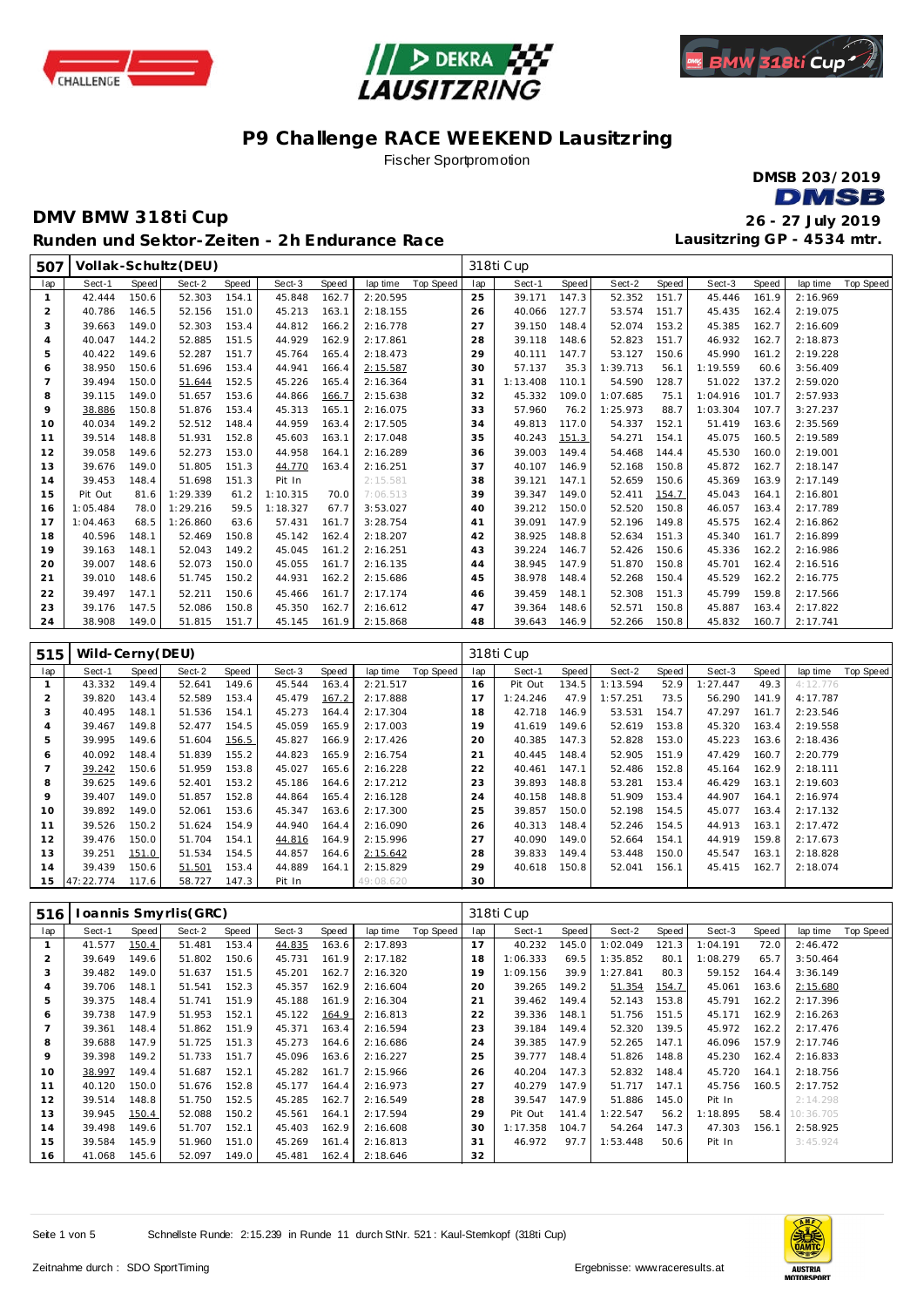





Fischer Sportpromotion

**DMSB 203/2019 DMSB** 

### **DMV BMW 318ti Cup 26 - 27 July 2019 Runden und Sektor-Ze iten - 2h Endurance Race**

**Lausitzring GP - 4534 mtr.**

|     | [517] Gellert-Wichmann(DEU) |       |        |       |        |       |                         |                    |     | 318ti Cup |       |        |       |        |       |          |           |
|-----|-----------------------------|-------|--------|-------|--------|-------|-------------------------|--------------------|-----|-----------|-------|--------|-------|--------|-------|----------|-----------|
| lap | Sect-1                      | Speed | Sect-2 | Speed | Sect-3 | Speed |                         | lap time Top Speed | lap | Sect-1    | Speed | Sect-2 | Speed | Sect-3 | Speed | lap time | Top Speed |
|     | 42.638                      | 140.6 | 56.395 | 145.6 | 47.595 | 156.1 | $1 \mid 2:26.628$       |                    |     | 41.900    | 145.2 | 53.878 | 150.4 | 46.904 | 161.2 | 2:22.682 |           |
|     | 41.618                      | 143.4 | 53.918 | 148.8 | 47.339 |       | 159.1 2:22.875          |                    |     | 41.416    | 144.0 | Pit In |       | Pit In |       | 8:20.918 |           |
|     | 42.737                      | 143.2 | 54.195 | 148.1 |        |       | 47.145  161.0  2:24.077 |                    |     |           |       |        |       |        |       |          |           |

| 518            |          |       | Waibel-Hahne (DEU) |       |          |       |          |           |     | 318ti Cup |       |          |       |          |       |          |           |
|----------------|----------|-------|--------------------|-------|----------|-------|----------|-----------|-----|-----------|-------|----------|-------|----------|-------|----------|-----------|
| lap            | Sect-1   | Speed | Sect-2             | Speed | Sect-3   | Speed | lap time | Top Speed | lap | Sect-1    | Speed | Sect-2   | Speed | Sect-3   | Speed | lap time | Top Speed |
|                |          |       |                    | 149.6 | 46.224   | 159.8 | 2:28.722 |           | 25  | 40.975    | 145.0 | 53.744   | 149.6 | 47.196   | 159.8 | 2:21.915 |           |
| $\overline{2}$ | 40.714   | 145.4 | 52.689             | 150.6 | 46.203   | 160.5 | 2:19.606 |           | 26  | 41.416    | 133.7 | 56.198   | 146.3 | Pit In   |       | 2:24.694 |           |
| 3              | 49.374   | 142.9 | 53.551             | 151.0 | 47.042   | 162.7 | 2:29.967 |           | 27  | Pit Out   | 108.8 | 58.221   | 146.1 | 49.216   | 152.8 | 6:14.141 |           |
| 4              | 40.964   | 144.2 | 53.946             | 150.6 | 46.403   | 161.0 | 2:21.313 |           | 28  | 43.788    | 138.6 | 56.075   | 146.1 | 48.176   | 153.8 | 2:28.039 |           |
| 5              | 41.019   | 144.0 | 54.715             | 149.4 | 47.295   | 158.8 | 2:23.029 |           | 29  | 43.012    | 136.0 | 1:28.364 | 56.8  | 1:19.413 | 60.6  | 3:30.789 |           |
| 6              | 41.560   | 144.8 | 55.387             | 148.8 | 45.903   | 159.5 | 2:22.850 |           | 30  | 1:13.457  | 109.4 | 54.844   | 149.0 | 50.786   | 146.9 | 2:59.087 |           |
| $\overline{7}$ | 42.083   | 145.2 | 53.927             | 150.2 | 46.688   | 158.8 | 2:22.698 |           | 31  | 45.041    | 110.4 | 1:07.658 | 79.2  | 1:04.814 | 100.1 | 2:57.513 |           |
| 8              | 42.780   | 142.3 | 53.774             | 149.2 | 46.863   | 158.8 | 2:23.417 |           | 32  | 58.365    | 68.7  | 1:25.851 | 93.8  | 1:03.197 | 101.3 | 3:27.413 |           |
| 9              | 41.340   | 145.9 | 53.801             | 152.3 | 47.255   | 160.5 | 2:22.396 |           | 33  | 49.766    | 131.4 | 55.019   | 145.6 | 52.251   | 156.1 | 2:37.036 |           |
| 10             | 41.183   | 143.4 | 54.141             | 150.2 | 47.500   | 157.7 | 2:22.824 |           | 34  | 41.230    | 145.4 | 54.798   | 148.8 | 47.462   | 154.3 | 2:23.490 |           |
| 11             | 41.129   | 145.7 | 54.155             | 150.2 | 47.555   | 158.4 | 2:22.839 |           | 35  | 41.289    | 140.8 | 55.423   | 128.1 | 48.557   | 155.6 | 2:25.269 |           |
| 12             | 41.205   | 144.2 | 53.335             | 150.8 | 47.116   | 157.9 | 2:21.656 |           | 36  | 40.919    | 141.2 | 53.495   | 147.9 | 47.329   | 156.1 | 2:21.743 |           |
| 13             | 41.126   | 146.3 | 53.848             | 150.0 | 46.784   | 159.3 | 2:21.758 |           | 37  | 40.689    | 142.7 | 53.624   | 147.5 | 47.214   | 156.7 | 2:21.527 |           |
| 14             | 41.572   | 135.8 | 54.306             | 149.4 | 47.213   | 160.5 | 2:23.091 |           | 38  | 40.934    | 142.7 | 53.425   | 149.0 | 47.040   | 155.2 | 2:21.399 |           |
| 15             | 42.665   | 108.4 | 1:05.069           | 81.4  | 55.346   | 130.0 | 2:43.080 |           | 39  | 40.639    | 143.4 | 53.658   | 146.5 | 46.669   | 156.1 | 2:20.966 |           |
| 16             | 48.398   | 131.9 | 1:02.916           | 137.9 | 1:06.521 | 71.0  | 2:57.835 |           | 40  | 40.699    | 139.9 | 53.500   | 146.3 | 46.223   | 156.3 | 2:20.422 |           |
| 17             | 1:04.461 | 81.3  | 1:30.357           | 43.0  | 1:16.524 | 64.7  | 3:51.342 |           | 41  | 40.463    | 143.6 | 53.167   | 149.2 | 46.534   | 155.2 | 2:20.164 |           |
| 18             | 1:06.098 | 57.4  | 1:25.205           | 62.4  | 58.652   | 160.2 | 3:29.955 |           | 42  | 40.156    | 143.8 | 52.752   | 149.4 | 46.692   | 157.4 | 2:19.600 |           |
| 19             | 42.860   | 143.6 | 54.114             | 151.5 | 46.078   | 160.5 | 2:23.052 |           | 43  | 40.973    | 144.4 | 52.268   | 151.3 | 47.486   | 156.5 | 2:20.727 |           |
| 20             | 41.334   | 145.9 | 53.797             | 151.5 | 46.439   | 160.2 | 2:21.570 |           | 44  | 40.367    | 141.7 | 53.152   | 149.6 | 46.549   | 156.5 | 2:20.068 |           |
| 21             | 41.975   | 142.1 | 53.851             | 149.8 | 47.062   | 158.1 | 2:22.888 |           | 45  | 41.135    | 143.6 | 52.463   | 150.4 | 47.022   | 159.3 | 2:20.620 |           |
| 22             | 41.425   | 145.6 | 54.222             | 151.3 | 46.967   | 161.0 | 2:22.614 |           | 46  | 41.536    | 142.9 | 54.000   | 147.1 | 46.581   | 156.5 | 2:22.117 |           |
| 23             | 41.584   | 145.2 | 54.452             | 150.2 | 47.432   | 158.4 | 2:23.468 |           | 47  | 40.343    | 142.5 | 53.163   | 148.8 | 46.709   | 156.1 | 2:20.215 |           |
| 24             | 42.044   | 142.5 | 54.698             | 147.9 | 47.533   | 159.3 | 2:24.275 |           | 48  |           |       |          |       |          |       |          |           |

| 520            |          |       | Walter-Stutzke (DEU) |       |          |       |          |                  |     | 318ti Cup |       |          |       |          |       |          |           |
|----------------|----------|-------|----------------------|-------|----------|-------|----------|------------------|-----|-----------|-------|----------|-------|----------|-------|----------|-----------|
| lap            | Sect-1   | Speed | Sect-2               | Speed | Sect-3   | Speed | lap time | <b>Top Speed</b> | lap | Sect-1    | Speed | Sect-2   | Speed | Sect-3   | Speed | lap time | Top Speed |
| -1             | 42.113   | 149.6 | 52.037               | 154.3 | 45.655   | 163.9 | 2:19.805 |                  | 25  | 39.357    | 146.5 | 52.190   | 147.9 | 45.295   | 160.0 | 2:16.842 |           |
| $\overline{2}$ | 41.138   | 142.5 | 54.344               | 147.1 | 46.772   | 157.7 | 2:22.254 |                  | 26  | 39.344    | 145.0 | 52.250   | 149.2 | Pit In   |       | 2:15.892 |           |
| 3              | 40.447   | 145.4 | 53.464               | 147.7 | 45.613   | 159.8 | 2:19.524 |                  | 27  | Pit Out   | 142.1 | 53.817   | 148.6 | 46.419   | 151.5 | 7:10.425 |           |
| 4              | 40.034   | 145.6 | 52.572               | 147.9 | 45.643   | 159.8 | 2:18.249 |                  | 28  | 43.463    | 138.8 | 1:20.153 | 69.8  | 1:17.407 | 95.3  | 3:21.023 |           |
| 5              | 40.028   | 144.6 | 52.210               | 150.2 | 45.280   | 159.1 | 2:17.518 |                  | 29  | 1:08.054  | 63.1  | 1:27.157 | 140.3 | 47.489   | 155.8 | 3:22.700 |           |
| 6              | 39.659   | 146.5 | 52.557               | 150.8 | 45.329   | 161.4 | 2:17.545 |                  | 30  | 41.874    | 142.5 | 54.615   | 146.9 | 46.510   | 155.6 | 2:22.999 |           |
| 7              | 39.352   | 147.1 | 52.624               | 150.2 | 46.569   | 160.7 | 2:18.545 |                  | 31  | 41.088    | 143.4 | 54.518   | 144.0 | 47.839   | 155.4 | 2:23.445 |           |
| 8              | 39.607   | 144.8 | 52.188               | 150.0 | 45.178   | 161.2 | 2:16.973 |                  | 32  | 40.691    | 143.8 | 1:34.519 | 56.6  | 1:27.362 | 47.9  | 3:42.572 |           |
| 9              | 39.494   | 145.6 | 52.050               | 149.8 | 45.447   | 160.7 | 2:16.991 |                  | 33  | 1:24.473  | 45.2  | 1:58.748 | 54.2  | 55.759   | 149.6 | 4:18.980 |           |
| 10             | 39.827   | 145.7 | 52.299               | 151.0 | 47.131   | 157.9 | 2:19.257 |                  | 34  | 43.665    | 139.7 | 54.507   | 147.9 | 47.432   | 158.8 | 2:25.604 |           |
| 11             | 39.453   | 147.1 | 52.043               | 149.4 | 45.878   | 158.8 | 2:17.374 |                  | 35  | 40.374    | 145.6 | 54.041   | 145.6 | 46.171   | 158.1 | 2:20.586 |           |
| 12             | 40.080   | 145.2 | 51.948               | 149.4 | 45.286   | 158.8 | 2:17.314 |                  | 36  | 40.100    | 144.4 | 53.428   | 149.0 | 45.634   | 160.0 | 2:19.162 |           |
| 13             | 40.343   | 145.2 | 51.959               | 149.4 | 45.221   | 159.8 | 2:17.523 |                  | 37  | 39.980    | 145.7 | 55.019   | 147.1 | 47.407   | 158.8 | 2:22.406 |           |
| 14             | 39.342   | 145.6 | 52.262               | 149.4 | 45.434   | 159.8 | 2:17.038 |                  | 38  | 41.200    | 145.0 | 52.939   | 150.0 | 46.253   | 160.0 | 2:20.392 |           |
| 15             | 40.330   | 143.0 | 53.075               | 145.4 | 46.371   | 156.5 | 2:19.776 |                  | 39  | 40.081    | 145.0 | 52.906   | 148.4 | 45.667   | 160.2 | 2:18.654 |           |
| 16             | 42.683   | 140.3 | 53.601               | 147.9 | 45.591   | 159.8 | 2:21.875 |                  | 40  | 39.642    | 146.3 | 53.327   | 148.8 | 45.543   | 161.9 | 2:18.512 |           |
| 17             | 40.696   | 143.8 | 54.910               | 92.7  | 56.641   | 147.3 | 2:32.247 |                  | 41  | 39.638    | 147.1 | 52.096   | 151.3 | 45.396   | 160.7 | 2:17.130 |           |
| 18             | 1:01.666 | 62.3  | 1:31.583             | 80.6  | 1:11.319 | 57.8  | 3:44.568 |                  | 42  | 39.340    | 146.7 | 52.426   | 150.8 | 45.537   | 158.6 | 2:17.303 |           |
| 19             | 1:09.235 | 38.4  | 1:26.294             | 83.4  | 58.492   | 160.5 | 3:34.021 |                  | 43  | 40.033    | 144.6 | 52.539   | 150.0 | 45.719   | 157.4 | 2:18.291 |           |
| 20             | 41.173   | 147.3 | 52.361               | 151.5 | 45.553   | 162.7 | 2:19.087 |                  | 44  | 39.829    | 144.8 | 52.509   | 150.2 | 45.657   | 158.8 | 2:17.995 |           |
| 21             | 40.470   | 144.2 | 52.217               | 149.6 | 45.510   | 160.2 | 2:18.197 |                  | 45  | 40.115    | 144.0 | 52.641   | 150.0 | 45.589   | 158.4 | 2:18.345 |           |
| 22             | 39.402   | 145.4 | 52.119               | 148.8 | 45.494   | 159.5 | 2:17.015 |                  | 46  | 40.271    | 145.7 | 52.857   | 147.7 | 45.889   | 157.7 | 2:19.017 |           |
| 23             | 39.186   | 147.1 | 52.471               | 148.8 | 45.642   | 160.0 | 2:17.299 |                  | 47  | 39.889    | 144.2 | 52.815   | 147.7 | 45.835   | 158.6 | 2:18.539 |           |
| 24             | 39.458   | 145.9 | 52.134               | 149.4 | 45.368   | 160.0 | 2:16.960 |                  | 48  |           |       |          |       |          |       |          |           |
|                |          |       |                      |       |          |       |          |                  |     |           |       |          |       |          |       |          |           |

| 521 | Kaul-Sternkopf(DEU) |       |        |       |                                    |       |                         |           | 318ti Cup    |       |              |       |                       |                                |  |
|-----|---------------------|-------|--------|-------|------------------------------------|-------|-------------------------|-----------|--------------|-------|--------------|-------|-----------------------|--------------------------------|--|
| lap | Sect-1              | Speed | Sect-2 | Speed | Sect-3                             | Speed | laptime Top Speed   lap |           | Sect-1       | Speed | Sect-2       | Speed |                       | Sect-3 Speed laptime Top Speed |  |
|     | 42.368              | 150.2 | 52.028 | 155.4 |                                    |       | 46.422  165.4  2:20.818 | 8         | 38.760       | 147.1 | 51.710 153.2 |       |                       | 45.384 162.7 2:15.854          |  |
|     | 40.880              | 145.7 | 52.173 | 153.2 |                                    |       | 45.390 163.4 2:18.443   |           | 38.871       | 147.7 | 51.563 153.0 |       |                       | 45.029 163.9 2:15.463          |  |
|     | 39.098              | 149.4 |        |       | 51.463 150.8 44.999 162.2 2:15.560 |       |                         | $10^{-7}$ | 38.993 147.9 |       | 51.384 152.8 |       | 44.890 162.7 2:15.267 |                                |  |

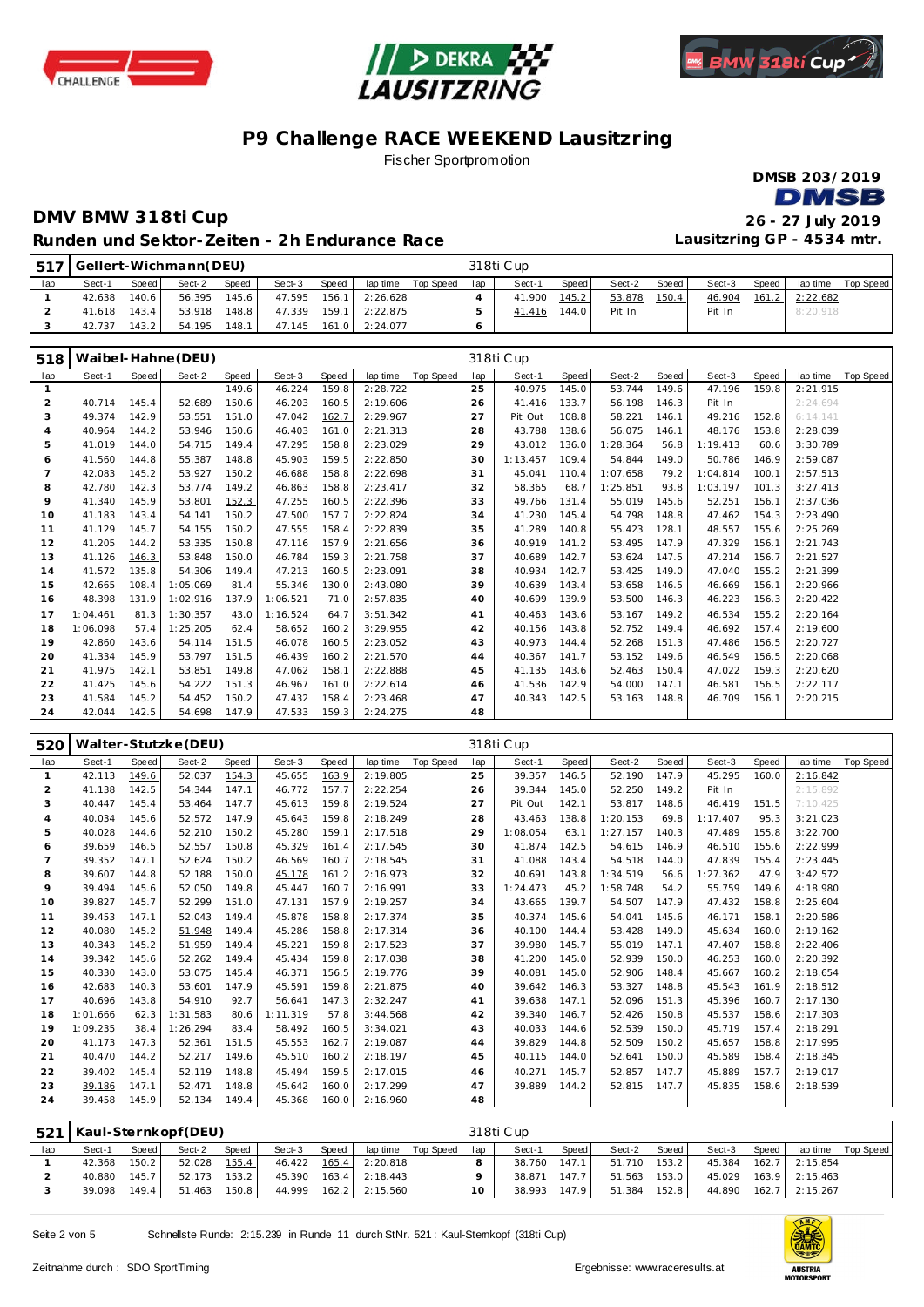





Fischer Sportpromotion

**DMSB 203/2019 DMSB** 

### **DMV BMW 318ti Cup 26 - 27 July 2019**

# **Lausitzring GP - 4534 mtr.**

#### **Runden und Sektor-Ze iten - 2h Endurance Race**

| 141.9<br>40.403     | 151.7<br>53.264 | 44.970 | 164.9 2:18.637   |        | 150.4<br>38.687 | 51.207<br>154.5     | 45.345  164.9  2:15.239 |                  |
|---------------------|-----------------|--------|------------------|--------|-----------------|---------------------|-------------------------|------------------|
| 147.71<br>39.772    | 51.859<br>150.2 | 44.934 | $161.7$ 2:16.565 | 12     | 147.7<br>39.877 | $154.3$  <br>51.357 | 45.277                  | $165.1$ 2:16.511 |
| 146.5<br>39.366     | 152.3<br>51.727 | 45.184 | 162.4 2:16.277   | $13-1$ | 39.782 151.3    | 153.2<br>51.864     | 45.449                  | 161.7 2:17.095   |
| $147.5$  <br>39.200 | 150.8<br>51.871 | 44.930 | $163.4$ 2:16.001 |        | 145.7<br>38.901 | 151.5<br>51.819     | 44.910                  | 161.4 2:15.630   |

| 522 |          |       |          |       | Kreutzpointner-Kreutzpointner (DEU) |       |           |           |     | 318ti Cup |       |          |       |          |       |           |           |
|-----|----------|-------|----------|-------|-------------------------------------|-------|-----------|-----------|-----|-----------|-------|----------|-------|----------|-------|-----------|-----------|
| lap | Sect-1   | Speed | Sect-2   | Speed | Sect-3                              | Speed | lap time  | Top Speed | lap | Sect-1    | Speed | Sect-2   | Speed | Sect-3   | Speed | lap time  | Top Speed |
|     | Pit Out  | 141.7 | 54.356   | 147.5 | 46.725                              | 158.4 | 2:16.427  |           | 21  | Pit Out   | 147.5 | 52.638   | 153.2 | 46.498   | 161.0 | 5:55.515  |           |
| 2   | 41.094   | 145.2 | 52.690   | 150.4 | 46.271                              | 159.5 | 2:20.055  |           | 22  | 39.856    | 147.1 | 52.579   | 151.9 | 45.684   | 161.9 | 2:18.119  |           |
| 3   | 40.186   | 146.3 | 53.286   | 152.8 | 46.324                              | 161.9 | 2:19.796  |           | 23  | 40.277    | 146.1 | 53.716   | 149.6 | 47.706   | 157.9 | 2:21.699  |           |
| 4   | 40.303   | 147.3 | 52.175   | 150.0 | 46.750                              | 161.0 | 2:19.228  |           | 24  | 41.589    | 143.8 | 54.121   | 149.0 | 48.448   | 158.1 | 2:24.158  |           |
| 5   | 40.418   | 146.9 | 53.108   | 150.8 | 45.954                              | 160.2 | 2:19.480  |           | 25  | 41.529    | 143.4 | 53.756   | 150.0 | 47.535   | 158.1 | 2:22.820  |           |
| 6   | 40.642   | 145.6 | 53.183   | 150.2 | 45.998                              | 160.0 | 2:19.823  |           | 26  | 40.539    | 145.7 | 53.552   | 151.7 | 47.250   | 161.0 | 2:21.341  |           |
| 7   | 40.382   | 146.5 | 52.412   | 150.6 | 45.451                              | 162.2 | 2:18.245  |           | 27  | 40.674    | 147.1 | 53.848   | 150.6 | 46.804   | 159.1 | 2:21.326  |           |
| 8   | 40.163   | 147.1 | 52.082   | 152.1 | 45.737                              | 161.9 | 2:17.982  |           | 28  | 40.916    | 144.0 | 54.125   | 149.8 | 46.690   | 153.4 | 2:21.731  |           |
| 9   | 39.799   | 147.7 | 52.267   | 153.6 | 46.511                              | 162.7 | 2:18.577  |           | 29  | 1:02.891  | 37.9  | 1:40.373 | 65.6  | 1:20.630 | 54.0  | 4:03.894  |           |
| 10  | 39.844   | 150.2 | 52.980   | 150.6 | 45.751                              | 162.2 | 2:18.575  |           | 30  | 1:11.720  | 106.8 | 56.951   | 105.4 | 49.829   | 121.9 | 2:58.500  |           |
| 11  | 39.888   | 147.5 | 52.098   | 152.5 | 45.763                              | 161.7 | 2:17.749  |           | 31  | 44.880    | 130.3 | 57.068   | 129.0 | 50.504   | 119.1 | 2:32.452  |           |
| 12  | 40.063   | 146.1 | 52.431   | 153.4 | 45.645                              | 161.7 | 2:18.139  |           | 32  | 44.762    | 114.8 | 58.154   | 127.5 | 49.422   | 133.0 | 2:32.338  |           |
| 13  | 40.189   | 149.2 | 52.069   | 150.8 | 46.389                              | 162.7 | 2:18.647  |           | 33  | 1:07.213  | 41.0  | 1:55.241 | 83.0  | 56.464   | 139.2 | 3:58.918  |           |
| 14  | 40.400   | 146.3 | 52.461   | 154.5 | 45.110                              | 163.4 | 2:17.971  |           | 34  | 17:40.619 | 143.8 | 54.306   | 150.6 | 47.214   | 157.9 | 19:22.139 |           |
| 15  | 42.845   | 142.1 | 1:02.843 | 76.2  | 55.658                              | 146.9 | 2: 41.346 |           | 35  | 40.592    | 144.6 | 53.323   | 150.6 | 46.837   | 157.9 | 2:20.752  |           |
| 16  | 48.689   | 131.5 | 1:04.194 | 137.1 | 1:04.872                            | 67.2  | 2:57.755  |           | 36  | 42.405    | 145.4 | 53.468   | 150.0 | 46.849   | 158.1 | 2:22.722  |           |
| 17  | 1:04.884 | 76.9  | 1:29.737 | 39.8  | 1:16.342                            | 65.1  | 3:50.963  |           | 37  | 42.383    | 145.2 | 52.723   | 150.8 | 46.040   | 158.8 | 2:21.146  |           |
| 18  | 1:06.446 | 50.8  | 1:24.678 | 59.6  | 58.290                              | 161.4 | 3:29.414  |           | 38  | 41.599    | 146.1 | 53.070   | 149.8 | 46.456   | 158.4 | 2:21.125  |           |
| 19  | 41.306   | 147.3 | 52.302   | 155.2 | 46.847                              | 162.7 | 2:20.455  |           | 39  | 40.247    | 145.2 | 52.961   | 151.0 | 46.176   | 160.0 | 2:19.384  |           |
| 20  | 40.136   | 147.9 | 52.510   | 151.7 | Pit In                              |       | 2:19.679  |           | 40  |           |       |          |       |          |       |           |           |

| 523            |          |       | Arbanas-Böhnke (DEU) |       |          |              |          |           |     | 318ti Cup |       |          |       |          |       |          |           |
|----------------|----------|-------|----------------------|-------|----------|--------------|----------|-----------|-----|-----------|-------|----------|-------|----------|-------|----------|-----------|
| lap            | Sect-1   | Speed | Sect-2               | Speed | Sect-3   | <b>Speed</b> | lap time | Top Speed | lap | Sect-1    | Speed | Sect-2   | Speed | Sect-3   | Speed | lap time | Top Speed |
| -1             | Pit Out  | 129.5 | 59.902               | 135.8 | 48.063   | 154.7        | 2:30.223 |           | 24  | 40.995    | 143.2 | 54.001   | 143.6 | Pit In   |       | 2:21.581 |           |
| $\overline{2}$ | 43.006   | 142.3 | 55.428               | 145.2 | 46.920   | 156.3        | 2:25.354 |           | 25  | Pit Out   | 125.9 | 59.962   | 144.6 | 50.089   | 153.0 | 6:13.606 |           |
| 3              | 41.041   | 141.7 | 54.736               | 145.7 | 47.348   | 155.2        | 2:23.125 |           | 26  | 44.113    | 131.4 | 57.113   | 146.3 | 50.050   | 122.4 | 2:31.276 |           |
| 4              | 40.981   | 141.9 | 55.587               | 146.1 | 47.143   | 157.4        | 2:23.711 |           | 27  | 55.813    | 79.8  | 1:25.897 | 72.0  | 1:16.829 | 77.6  | 3:38.539 |           |
| 5              | 41.200   | 142.9 | 54.849               | 143.2 | 46.911   | 155.8        | 2:22.960 |           | 28  | 1:02.213  | 124.9 | 59.365   | 130.1 | 50.725   | 140.3 | 2:52.303 |           |
| 6              | 42.979   | 143.0 | 54.972               | 145.6 | 46.827   | 156.1        | 2:24.778 |           | 29  | 46.722    | 132.7 | 58.948   | 137.9 | 49.952   | 150.6 | 2:35.622 |           |
| 7              | 40.602   | 141.7 | 53.814               | 146.1 | 46.132   | 157.4        | 2:20.548 |           | 30  | 45.859    | 132.8 | 58.121   | 141.7 | 50.279   | 151.7 | 2:34.259 |           |
| 8              | 40.782   | 142.9 | 53.672               | 147.3 | 46.947   | 158.8        | 2:21.401 |           | 31  | 44.277    | 138.5 | 1:37.163 | 52.7  | 1:27.658 | 51.0  | 3:49.098 |           |
| 9              | 41.691   | 142.7 | 54.224               | 147.5 | 46.608   | 156.7        | 2:22.523 |           | 32  | 1:24.926  | 52.7  | 1:57.415 | 57.9  | 59.334   | 149.2 | 4:21.675 |           |
| 10             | 41.508   | 144.8 | 54.126               | 145.9 | 46.570   | 157.4        | 2:22.204 |           | 33  | 45.048    | 139.0 | 56.510   | 147.1 | 48.170   | 154.9 | 2:29.728 |           |
| 11             | 40.804   | 143.4 | 53.288               | 148.6 | 46.492   | 158.4        | 2:20.584 |           | 34  | 42.241    | 141.2 | 54.807   | 147.9 | 47.479   | 154.3 | 2:24.527 |           |
| 12             | 41.043   | 143.0 | 53.453               | 147.7 | 46.300   | 157.2        | 2:20.796 |           | 35  | 42.411    | 142.3 | 55.315   | 145.9 | 47.609   | 156.1 | 2:25.335 |           |
| 13             | 41.185   | 142.3 | 54.803               | 146.7 | 46.402   | 157.9        | 2:22.390 |           | 36  | 42.607    | 140.8 | 54.106   | 147.1 | 47.206   | 155.4 | 2:23.919 |           |
| 14             | 40.644   | 142.3 | 53.614               | 147.3 | 46.960   | 158.6        | 2:21.218 |           | 37  | 41.591    | 141.7 | 54.780   | 147.7 | 47.365   | 155.8 | 2:23.736 |           |
| 15             | 45.523   | 118.9 | 58.363               | 119.7 | 50.147   | 141.9        | 2:34.033 |           | 38  | 41.304    | 140.1 | 53.741   | 146.1 | 46.740   | 154.5 | 2:21.785 |           |
| 16             | 45.776   | 117.5 | 1:04.087             | 126.2 | 1:03.913 | 72.5         | 2:53.776 |           | 39  | 41.346    | 139.9 | 53.658   | 147.1 | 46.546   | 155.2 | 2:21.550 |           |
| 17             | 1:06.189 | 68.4  | 1:29.008             | 35.7  | 1:15.272 | 62.9         | 3:50.469 |           | 40  | 41.304    | 140.1 | 53.175   | 147.3 | 46.328   | 155.2 | 2:20.807 |           |
| 18             | 1:07.611 | 52.4  | 1:24.212             | 57.5  | 1:01.899 | 137.2        | 3:33.722 |           | 41  | 41.060    | 141.9 | 53.146   | 147.3 | 46.416   | 156.5 | 2:20.622 |           |
| 19             | 45.302   | 123.1 | 55.625               | 141.7 | 47.820   | 158.6        | 2:28.747 |           | 42  | 40.823    | 142.9 | 53.436   | 147.7 | 46.255   | 157.0 | 2:20.514 |           |
| 20             | 40.726   | 143.6 | 54.773               | 150.0 | 46.053   | 159.1        | 2:21.552 |           | 43  | 41.995    | 142.5 | 53.511   | 148.8 | 46.430   | 154.5 | 2:21.936 |           |
| 21             | 41.056   | 144.0 | 53.050               | 148.6 | 46.087   | 157.2        | 2:20.193 |           | 44  | 41.109    | 141.9 | 52.943   | 149.8 | 47.196   | 156.1 | 2:21.248 |           |
| 22             | 40.502   | 144.2 | 53.763               | 148.6 | 46.341   | 157.9        | 2:20.606 |           | 45  | 41.234    | 141.7 | 56.231   | 148.1 | 46.733   | 156.5 | 2:24.198 |           |
| 23             | 42.490   | 142.7 | 53.934               | 147.3 | 46.534   | 157.0        | 2:22.958 |           | 46  | 40.852    | 141.7 | 54.996   | 144.6 | 46.768   | 155.4 | 2:22.616 |           |

| 524 |        |       |        |       | Ricker-Wichmann-Jenschur-Smyrlis |       |          |           |     | 318ti Cup |       |          |       |          |       |          |           |
|-----|--------|-------|--------|-------|----------------------------------|-------|----------|-----------|-----|-----------|-------|----------|-------|----------|-------|----------|-----------|
| lap | Sect-1 | Speed | Sect-2 | Speed | Sect-3                           | Speed | lap time | Top Speed | lap | Sect-1    | Speed | Sect-2   | Speed | Sect-3   | Speed | lap time | Top Speed |
|     | 43.030 | 146.3 | 53.891 | 148.6 | 46.121                           | 160.0 | 2:23.042 |           | 25  | 41.123    | 142.1 | 53.955   | 148.1 | 46.405   | 157.4 | 2:21.483 |           |
| 2   | 39.343 | 147.3 | 51.597 | 152.1 | 46.009                           | 162.2 | 2:16.949 |           | 26  | 40.839    | 144.0 | 53.908   | 148.4 | 46.486   | 158.1 | 2:21.233 |           |
|     | 40.387 | 146.7 | 53.150 | 146.9 | 46.028                           | 161.7 | 2:19.565 |           | 27  | 40.488    | 145.4 | 53.119   | 149.0 | 46.400   | 157.9 | 2:20.007 |           |
| 4   | 40.089 | 146.5 | 52.220 | 150.2 | 47.273                           | 156.1 | 2:19.582 |           | 28  | 40.404    | 145.6 | 53.035   | 147.5 | 46.582   | 158.1 | 2:20.021 |           |
| 5   | 40.265 | 144.6 | 52.162 | 149.2 | 45.646                           | 158.6 | 2:18.073 |           | 29  | 40.230    | 144.6 | 53.243   | 147.7 | 46.072   | 158.8 | 2:19.545 |           |
| 6   | 39.643 | 145.7 | 52.620 | 150.8 | 45.919                           | 160.2 | 2:18.182 |           | 30  | 58.687    | 33.0  | 1:39.287 | 65.5  | 1:20.338 | 61.3  | 3:58.312 |           |
|     | 39.785 | 141.0 | 52.337 | 149.6 | 45.918                           | 160.7 | 2:18.040 |           | 31  | 1:11.252  | 125.9 | 57.052   | 107.7 | 51.159   | 134.0 | 2:59.463 |           |
| 8   | 39.604 | 145.0 | 52.443 | 148.4 | 46.030                           | 158.1 | 2:18.077 |           | 32  | 45.136    | 122.4 | 1:08.358 | 75.4  | 1:05.130 | 111.2 | 2:58.624 |           |
| 9   | 40.097 | 142.7 | 53.298 | 149.0 | 45.926                           | 158.8 | 2:19.321 |           | 33  | 58.077    | 77.2  | 1:26.015 | 93.5  | 1:03.463 | 104.5 | 3:27.555 |           |
| 10  | 41.394 | 143.6 | 52.284 | 147.9 | 46.044                           | 157.0 | 2:19.722 |           | 34  | 48.921    | 139.0 | 54.412   | 131.5 | 51.272   | 159.5 | 2:34.605 |           |

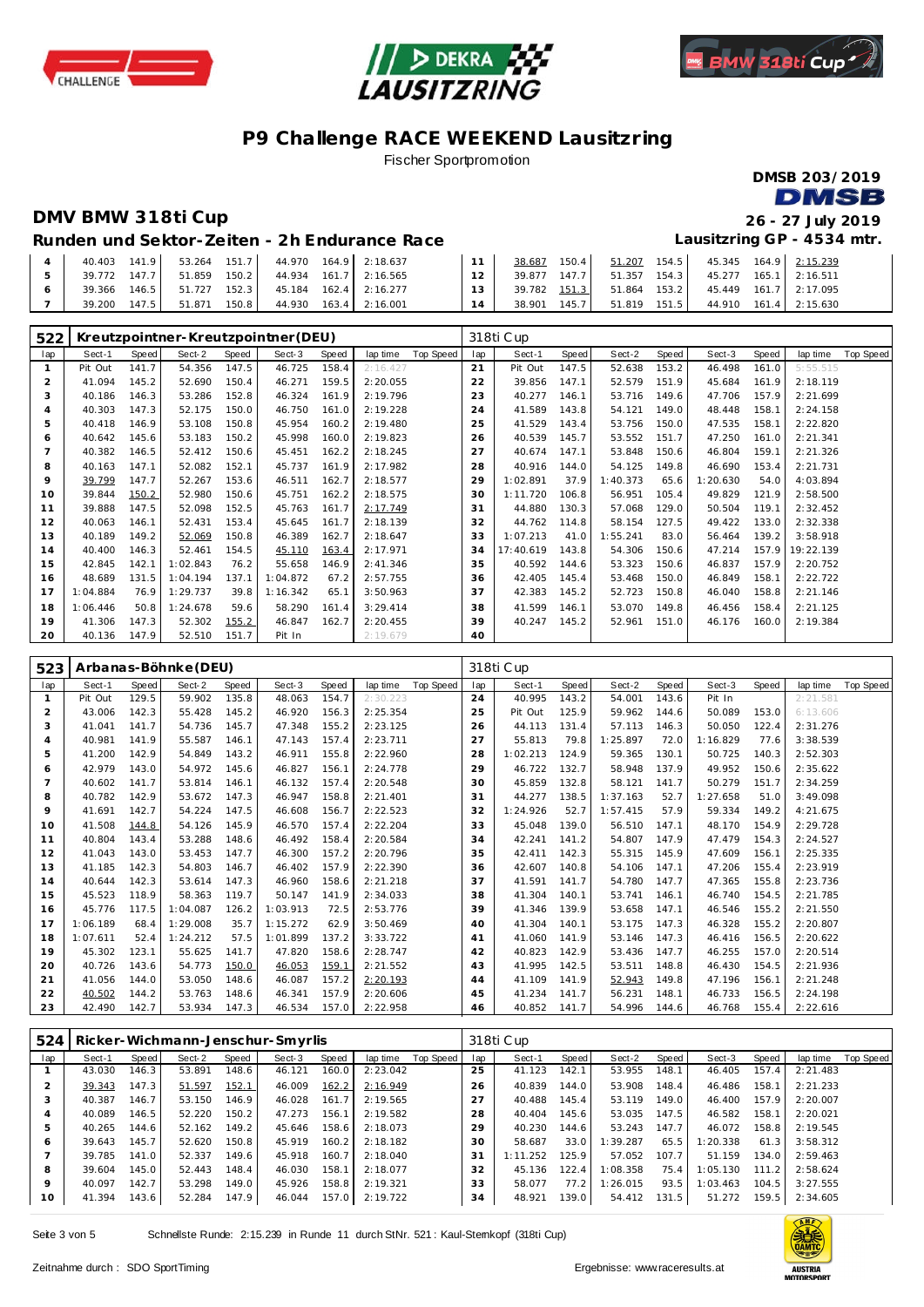





Fischer Sportpromotion

DMSB 203/2019 **DMSB** 

### DMV BMW 318ti Cup

26 - 27 July 2019 Lausitzring GP - 4534 mtr.

|  |  |  | Runden und Sektor-Zeiten - 2h Endurance Race |  |
|--|--|--|----------------------------------------------|--|
|--|--|--|----------------------------------------------|--|

| 11 | 40.185   | 143.6 | 53.733   | 148.1 | 45.860   | 157.9 | 2:19.778 | 35 | 42.581 | 143.8 | 54.679 | 151.7 | 45.914 | 159.3 | 2:23.174 |
|----|----------|-------|----------|-------|----------|-------|----------|----|--------|-------|--------|-------|--------|-------|----------|
| 12 | 40.155   | 142.7 | 53.119   | 146.7 | 46.478   | 156.3 | 2:19.752 | 36 | 39.918 | 147.7 | 53.150 | 148.8 | 46.090 | 160.5 | 2:19.158 |
| 13 | 41.732   | 144.2 | 52.558   | 149.4 | 46.169   | 157.4 | 2:20.459 | 37 | 40.377 | 145.4 | 52.795 | 149.6 | 46.097 | 160.2 | 2:19.269 |
| 14 | 40.853   | 144.6 | 52.273   | 149.0 | 45.769   | 157.9 | 2:18.895 | 38 | 39.889 | 144.6 | 52.774 | 149.0 | 45.560 | 159.5 | 2:18.223 |
| 15 | 40.334   | 143.2 | 53.484   | 145.9 | 46.771   | 158.4 | 2:20.589 | 39 | 39.706 | 144.6 | 52.502 | 149.4 | 46.449 | 160.5 | 2:18.657 |
| 16 | 42.082   | 134.0 | 54.551   | 147.1 | 46.484   | 160.2 | 2:23.117 | 40 | 40.380 | 145.6 | 52.918 | 147.7 | 45.955 | 159.1 | 2:19.253 |
| 17 | 42.980   | 136.5 | 52.902   | 151.3 | 45.583   | 160.7 | 2:21.465 | 41 | 40.066 | 144.0 | 52.549 | 147.3 | 46.149 | 158.1 | 2:18.764 |
| 18 | 56.228   | 63.3  | 1:31.380 | 79.8  | 1:11.179 | 56.1  | 3:38.787 | 42 | 40.349 | 141.9 | 52.583 | 149.6 | 45.955 | 157.7 | 2:18.887 |
| 19 | 1:09.657 | 37.6  | 1:25.683 | 84.4  | 59.394   | 160.7 | 3:34.734 | 43 | 40.241 | 143.6 | 53.949 | 146.9 | 46.336 | 158.8 | 2:20.526 |
| 20 | 40.683   | 146.5 | 52.656   | 148.8 | 46.324   | 160.0 | 2:19.663 | 44 | 40.831 | 142.5 | 54.332 | 147.9 | 47.095 | 159.3 | 2:22.258 |
| 21 | 39.769   | 146.5 | 52.247   | 149.4 | 45.838   | 160.5 | 2:17.854 | 45 | 40.198 | 144.2 | 54.115 | 146.3 | 46.694 | 157.2 | 2:21.007 |
| 22 | 39.792   | 145.9 | 52.414   | 149.8 | 45.733   | 160.5 | 2:17.939 | 46 | 40.304 | 144.0 | 53.864 | 148.6 | 46.343 | 157.2 | 2:20.511 |
| 23 | 39.883   | 140.3 | 51.998   | 151.5 | Pit In   |       | 2:17.986 | 47 | 40.282 | 141.5 | 53.481 | 147.9 | 46.121 | 158.4 | 2:19.884 |
| 24 | Pit Out  | 139.5 | 54.379   | 146.5 | 47.744   | 156.3 | 6:01.156 | 48 | 40.459 | 144.4 | 53.069 | 147.5 | 46.329 | 158.8 | 2:19.857 |
|    |          |       |          |       |          |       |          |    |        |       |        |       |        |       |          |

| 526            | Kast-Schultz (DEU) |       |          |       |          |       |          |                  |     | 318ti Cup    |       |          |       |          |       |          |           |  |
|----------------|--------------------|-------|----------|-------|----------|-------|----------|------------------|-----|--------------|-------|----------|-------|----------|-------|----------|-----------|--|
| lap            | Sect-1             | Speed | Sect-2   | Speed | Sect-3   | Speed | lap time | <b>Top Speed</b> | lap | Sect-1       | Speed | Sect-2   | Speed | Sect-3   | Speed | lap time | Top Speed |  |
|                | 42.369             | 148.4 | 52.102   | 154.9 | 45.922   | 165.9 | 2:20.393 |                  | 25  | 39.881       | 147.1 | 51.907   | 153.6 | 45.174   | 166.4 | 2:16.962 |           |  |
| $\overline{2}$ | 40.313             | 145.9 | 52.363   | 152.5 | 45.974   | 164.6 | 2:18.650 |                  | 26  | 39.854       | 144.0 | 52.624   | 153.0 | 45.639   | 163.4 | 2:18.117 |           |  |
| 3              | 39.106             | 150.0 | 51.566   | 154.3 | 45.184   | 165.1 | 2:15.856 |                  | 27  | 39.357       | 148.8 | 51.937   | 153.2 | 44.864   | 163.9 | 2:16.158 |           |  |
| 4              | 39.907             | 147.7 | 52.992   | 151.3 | 45.196   | 165.9 | 2:18.095 |                  | 28  | 39.390       | 145.6 | 51.959   | 154.1 | 45.371   | 162.2 | 2:16.720 |           |  |
| 5              | 39.859             | 146.7 | 52.020   | 151.7 | 45.273   | 164.4 | 2:17.152 |                  | 29  | 39.772       | 149.6 | 52.696   | 154.1 | 45.207   | 162.7 | 2:17.675 |           |  |
| 6              | 39.025             | 150.0 | 51.436   | 153.6 | 45.224   | 166.7 | 2:15.685 |                  | 30  | 55.115       | 71.7  | 1:27.509 | 66.0  | 1:13.495 | 141.7 | 3:36.119 |           |  |
| $\overline{7}$ | 39.174             | 149.6 | 51.935   | 153.8 | 45.073   | 165.1 | 2:16.182 |                  | 31  | 45.435       | 121.2 | 55.603   | 146.9 | 46.010   | 150.8 | 2:27.048 |           |  |
| 8              | 39.049             | 149.0 | 51.848   | 154.3 | 44.981   | 166.4 | 2:15.878 |                  | 32  | 42.046       | 140.3 | 53.351   | 149.0 | 47.020   | 110.0 | 2:22.417 |           |  |
| 9              | 38.952             | 149.4 | 51.864   | 154.7 | 45.134   | 164.9 | 2:15.950 |                  | 33  | 1:13.904     | 88.5  | 1:00.814 | 138.5 | 47.370   | 156.3 | 3:02.088 |           |  |
| 10             | 39.211             | 149.4 | 51.925   | 151.3 | 45.749   | 162.9 | 2:16.885 |                  | 34  | 41.046       | 133.3 | 1:52.221 | 52.1  | Pit In   |       | 3:47.168 |           |  |
| 11             | 39.337             | 149.0 | 51.979   | 154.5 | 44.971   | 164.6 | 2:16.287 |                  | 35  | Pit Out      | 40.8  | 1:55.780 | 90.8  | 53.453   | 158.1 | 4:57.850 |           |  |
| 12             | 39.497             | 149.4 | 51.818   | 154.5 | 45.154   | 163.4 | 2:16.469 |                  | 36  | 41.238       | 149.4 | 52.618   | 151.7 | Pit In   |       | 2:19.752 |           |  |
| 13             | 39.190             | 149.4 | 51.836   | 152.8 | 44.841   | 162.7 | 2:15.867 |                  | 37  | Pit Out      | 146.1 | 53.163   | 152.8 | 45.024   | 162.4 | 5:51.691 |           |  |
| 14             | 39.318             | 148.6 | 51.836   | 152.1 | 45.537   | 164.1 | 2:16.691 |                  | 38  | 39.335       | 147.1 | 52.469   | 149.6 | 45.052   | 161.4 | 2:16.856 |           |  |
| 15             | 39.359             | 146.3 | 52.228   | 152.5 | 45.292   | 163.6 | 2:16.879 |                  | 39  | 39.613       | 147.1 | 52.419   | 149.6 | 44.856   | 162.4 | 2:16.888 |           |  |
| 16             | 40.781             | 144.6 | 52.756   | 150.6 | 45.389   | 163.6 | 2:18.926 |                  | 40  | 39.516       | 146.9 | 52.113   | 150.2 | 45.213   | 163.6 | 2:16.842 |           |  |
| 17             | 40.126             | 146.9 | 1:00.287 | 115.0 | 1:04.974 | 66.3  | 2:45.387 |                  | 41  | 39.415       | 147.3 | 52.191   | 150.6 | 44.771   | 162.4 | 2:16.377 |           |  |
| 18             | 1:06.287           | 71.6  | 1:34.896 | 79.8  | 1:08.954 | 67.5  | 3:50.137 |                  | 42  | 40.051       | 150.4 | 51.479   | 154.5 | 44.831   | 163.6 | 2:16.361 |           |  |
| 19             | 1:08.628           | 41.1  | 1:28.203 | 81.9  | 58.608   | 165.4 | 3:35.439 |                  | 43  | 39.867       | 150.2 | 53.092   | 153.0 | 46.242   | 163.1 | 2:19.201 |           |  |
| 20             | 40.555             | 149.2 | 51.872   | 153.0 | 45.099   | 164.4 | 2:17.526 |                  | 44  | 39.341       | 149.4 | 51.843   | 151.9 | 45.384   | 163.1 | 2:16.568 |           |  |
| 21             | 40.039             | 150.4 | 51.818   | 153.4 | 44.784   | 166.2 | 2:16.641 |                  | 45  | 39.417       | 149.2 | 51.654   | 152.3 | 44.918   | 165.6 | 2:15.989 |           |  |
| 22             | 39.657             | 149.0 | 51.771   | 152.5 | 45.008   | 163.6 | 2:16.436 |                  | 46  | 39.234       | 148.6 | 51.527   | 153.0 | 44.557   | 164.1 | 2:15.318 |           |  |
| 23             | 39.582             | 149.8 | 51.969   | 152.1 | 45.130   | 164.4 | 2:16.681 |                  | 47  | 39.126       | 151.0 | 53.164   | 151.5 | 44.987   | 163.6 | 2:17.277 |           |  |
| 24             | 39.189             | 150.2 | 52.167   | 153.4 | 45.677   | 155.4 | 2:17.033 |                  | 48  | 40.456 148.8 |       | 51.691   | 152.8 | 45.458   | 162.2 | 2:17.605 |           |  |

| 528            | Schäfer-Groeneveld(DEU) |       |          |       |          |       |          |           | 318ti Cup |          |       |          |       |          |       |          |           |  |
|----------------|-------------------------|-------|----------|-------|----------|-------|----------|-----------|-----------|----------|-------|----------|-------|----------|-------|----------|-----------|--|
| lap            | Sect-1                  | Speed | Sect-2   | Speed | Sect-3   | Speed | lap time | Top Speed | lap       | Sect-1   | Speed | Sect-2   | Speed | Sect-3   | Speed | lap time | Top Speed |  |
| $\mathbf{1}$   | 42.807                  | 145.9 | 54.008   | 152.1 | 46.305   | 160.7 | 2:23.120 |           | 25        | 40.106   | 146.1 | 52.799   | 148.4 | 45.897   | 161.0 | 2:18.802 |           |  |
| 2              | 40.183                  | 148.4 | 52.883   | 149.4 | 45.944   | 160.2 | 2:19.010 |           | 26        | 40.776   | 145.9 | 53.400   | 151.9 | 46.260   | 160.0 | 2:20.436 |           |  |
| 3              | 39.867                  | 146.3 | 52.933   | 151.9 | 46.029   | 162.2 | 2:18.829 |           | 27        | 40.897   | 145.4 | 52.752   | 151.0 | Pit In   |       | 2:16.735 |           |  |
| 4              | 39.944                  | 147.1 | 52.821   | 149.2 | 45.884   | 161.0 | 2:18.649 |           | 28        | Pit Out  | 138.3 | 54.239   | 148.1 | 46.130   | 163.1 | 6:11.435 |           |  |
| 5              | 40.800                  | 145.0 | 52.640   | 150.2 | 45.463   | 162.9 | 2:18.903 |           | 29        | 40.063   | 148.4 | 52.541   | 151.3 | 45.412   | 165.6 | 2:18.016 |           |  |
| 6              | 39.645                  | 147.9 | 52.483   | 151.7 | 45.786   | 163.9 | 2:17.914 |           | 30        | 59.300   | 30.5  | 1:39.450 | 60.7  | 1:19.635 | 64.7  | 3:58.385 |           |  |
| $\overline{7}$ | 39.587                  | 147.5 | 54.099   | 147.7 | 45.821   | 162.2 | 2:19.507 |           | 31        | 1:12.378 | 126.9 | 55.914   | 112.6 | 51.056   | 136.0 | 2:59.348 |           |  |
| 8              | 39.807                  | 146.3 | 53.131   | 148.1 | 45.353   | 161.9 | 2:18.291 |           | 32        | 45.286   | 114.5 | 1:08.240 | 74.7  | 1:05.015 | 112.4 | 2:58.541 |           |  |
| 9              | 40.774                  | 147.3 | 53.602   | 147.1 | 45.316   | 162.9 | 2:19.692 |           | 33        | 58.248   | 75.7  | 1:25.901 | 93.3  | 1:03.523 | 103.8 | 3:27.672 |           |  |
| 10             | 40.272                  | 148.4 | 52.458   | 150.0 | 45.875   | 160.2 | 2:18.605 |           | 34        | 48.909   | 139.0 | 54.336   | 133.7 | 51.666   | 164.1 | 2:34.911 |           |  |
| 11             | 39.744                  | 148.1 | 53.103   | 150.6 | 45.077   | 163.1 | 2:17.924 |           | 35        | 41.527   | 149.8 | 54.494   | 151.7 | 45.836   | 164.4 | 2:21.857 |           |  |
| 12             | 39.983                  | 147.5 | 54.118   | 146.9 | 45.419   | 163.1 | 2:19.520 |           | 36        | 40.188   | 148.6 | 53.001   | 144.8 | 45.658   | 165.4 | 2:18.847 |           |  |
| 13             | 40.414                  | 146.7 | 52.682   | 150.0 | 45.615   | 162.4 | 2:18.711 |           | 37        | 40.176   | 149.0 | 53.128   | 150.6 | 45.791   | 163.1 | 2:19.095 |           |  |
| 14             | 39.559                  | 146.5 | 52.958   | 149.8 | 45.175   | 162.7 | 2:17.692 |           | 38        | 39.403   | 147.5 | 52.131   | 151.9 | 45.354   | 164.4 | 2:16.888 |           |  |
| 15             | 40.885                  | 141.2 | 54.148   | 148.1 | 46.521   | 159.1 | 2:21.554 |           | 39        | 40.046   | 147.5 | 52.398   | 151.7 | 45.478   | 164.1 | 2:17.922 |           |  |
| 16             | 42.164                  | 141.0 | 54.625   | 146.7 | 47.106   | 156.7 | 2:23.895 |           | 40        | 40.462   | 150.0 | 52.519   | 151.5 | 45.274   | 164.9 | 2:18.255 |           |  |
| 17             | 42.754                  | 141.9 | 53.212   | 148.1 | 45.937   | 160.2 | 2:21.903 |           | 41        | 39.152   | 150.6 | 52.719   | 150.6 | 45.419   | 163.1 | 2:17.290 |           |  |
| 18             | 55.983                  | 65.5  | 1:31.416 | 87.2  | 1:11.205 | 59.6  | 3:38.604 |           | 42        | 39.646   | 149.2 | 51.801   | 151.9 | 45.366   | 163.4 | 2:16.813 |           |  |
| 19             | 1:09.674                | 38.0  | 1:25.888 | 84.6  | 59.544   | 161.0 | 3:35.106 |           | 43        | 39.407   | 149.0 | 51.892   | 151.9 | 45.186   | 162.9 | 2:16.485 |           |  |
| 20             | 40.418                  | 148.8 | 53.259   | 149.6 | 45.698   | 161.2 | 2:19.375 |           | 44        | 39.381   | 150.4 | 52.798   | 153.0 | 45.276   | 163.4 | 2:17.455 |           |  |
| 21             | 39.596                  | 149.0 | 53.061   | 149.0 | 45.248   | 162.9 | 2:17.905 |           | 45        | 39.426   | 150.8 | 52.893   | 149.4 | 45.607   | 163.1 | 2:17.926 |           |  |
| 22             | 39.948                  | 146.9 | 52.640   | 151.5 | 45.436   | 162.2 | 2:18.024 |           | 46        | 40.437   | 148.1 | 51.734   | 151.5 | 45.251   | 162.4 | 2:17.422 |           |  |

Seite 4 von 5